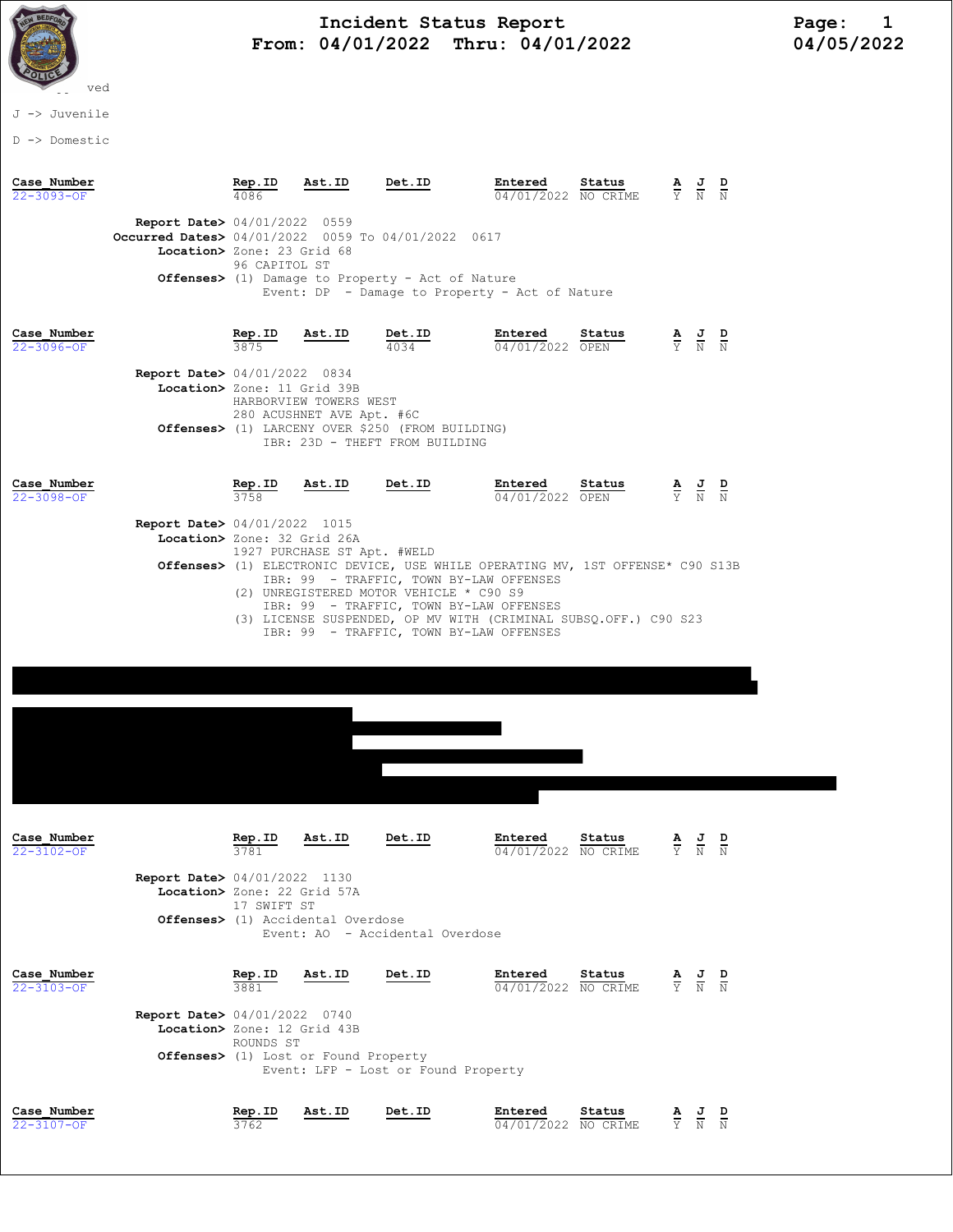## A -> Approved

J -> Juvenile

D -> Domestic

Report Date> 04/01/2022 1245 Occurred Dates> 04/01/2022 1200 To 04/01/2022 1200 Location> Zone: 22 Grid 56 BLUE MEADOWS NBHA 166 BLUEFIELD ST Offenses> (1) Tenant Landlord Neighbor Dispute Event: TLN - Tenant Landlord Neighbor Dispute

| Case Number<br>22-3110-OF |                                                                       | Rep.ID<br>4013 | Ast.ID                   | Det.ID | Entered<br>04/02/2022 NO CRIME | Status | $\frac{A}{2}$ J | Y N N | D |
|---------------------------|-----------------------------------------------------------------------|----------------|--------------------------|--------|--------------------------------|--------|-----------------|-------|---|
|                           | <b>Report Date&gt; 04/01/2022 1347</b><br>Location> Zone: 31 Grid 25A | 94 ASHLEY BLVD |                          |        |                                |        |                 |       |   |
|                           | Offenses> (1) Civil Matter                                            |                | Event: CM - Civil Matter |        |                                |        |                 |       |   |

| D<br>J<br>Y N<br>$\mathbb N$ |
|------------------------------|
|                              |
|                              |
|                              |
|                              |
|                              |
|                              |
|                              |
|                              |

| Case Number<br>22-3113-OF       |                                                    | Rep.ID<br>4013                                | Ast.ID                      | Det.ID                         | Entered<br>04/02/2022 | Status<br>OPEN     | $rac{\mathbf{A}}{\mathbf{Y}}$ | 프<br>N | D<br>N |
|---------------------------------|----------------------------------------------------|-----------------------------------------------|-----------------------------|--------------------------------|-----------------------|--------------------|-------------------------------|--------|--------|
|                                 | <b>Report Date&gt; 04/01/2022 1422</b>             |                                               |                             |                                |                       |                    |                               |        |        |
|                                 | Occurred Dates> 04/01/2022 1215 To 04/01/2022 1500 |                                               |                             |                                |                       |                    |                               |        |        |
|                                 |                                                    | Location> Zone: 31 Grid 25A<br>108 N FRONT ST | HIGH POINT TREATMENT CENTER |                                |                       |                    |                               |        |        |
|                                 |                                                    | <b>Offenses&gt;</b> (1) LARCENY FROM BUILDING |                             | IBR: 23D - THEFT FROM BUILDING |                       |                    |                               |        |        |
| Case Number<br>$22 - 3114 - 0F$ |                                                    | Rep.ID<br>3979                                | Ast.ID                      | Det.ID                         | Entered<br>04/01/2022 | Status<br>NO CRIME | А<br>Y                        | 프<br>N | D<br>N |

| <b>Report Date&gt; 04/01/2022 1428</b>             |
|----------------------------------------------------|
| Occurred Dates> 04/01/2022 1428 To 04/01/2022 1428 |
| Location> Zone: 14 Grid 40A                        |
| HOMESTEAD                                          |
| 550 COUNTY ST Apt. #2                              |
| Offenses> (1) Medical Assistance                   |
| Event: MA - Medical Assistance                     |

| Case Number<br>22-3115-OF | Rep.ID<br>3926                                                        | Ast.ID             | Det.ID                                                                                                                                                                    | Entered<br>04/01/2022 OPEN | Status | A<br>$\frac{1}{\overline{Y}}$ | $\overline{a}$<br>N | D<br>$\mathbf N$ |
|---------------------------|-----------------------------------------------------------------------|--------------------|---------------------------------------------------------------------------------------------------------------------------------------------------------------------------|----------------------------|--------|-------------------------------|---------------------|------------------|
|                           | <b>Report Date&gt; 04/01/2022 1356</b><br>Location> Zone: 35 Grid 20A | 415 MT PLEASANT ST | UHAUL TRUCK RENTALS & STORAGE                                                                                                                                             |                            |        |                               |                     |                  |
|                           | (2)<br>Α&Β                                                            |                    | Offenses> (1) ASSAULT W/DANGEROUS WEAPON<br>IBR: 13A - AGGRAVATED ASSAULT<br>IBR: 13B - SIMPLE ASSAULT<br>(3) ASSAULT W/DANGEROUS WEAPON<br>IBR: 13A - AGGRAVATED ASSAULT |                            |        |                               |                     |                  |
| Case Number               | Rep.ID                                                                | Ast.ID             | Det.ID                                                                                                                                                                    | Entered                    | Status |                               | AJ                  | D                |

22-3121-OF 4065 04/01/2022 OPEN Y N N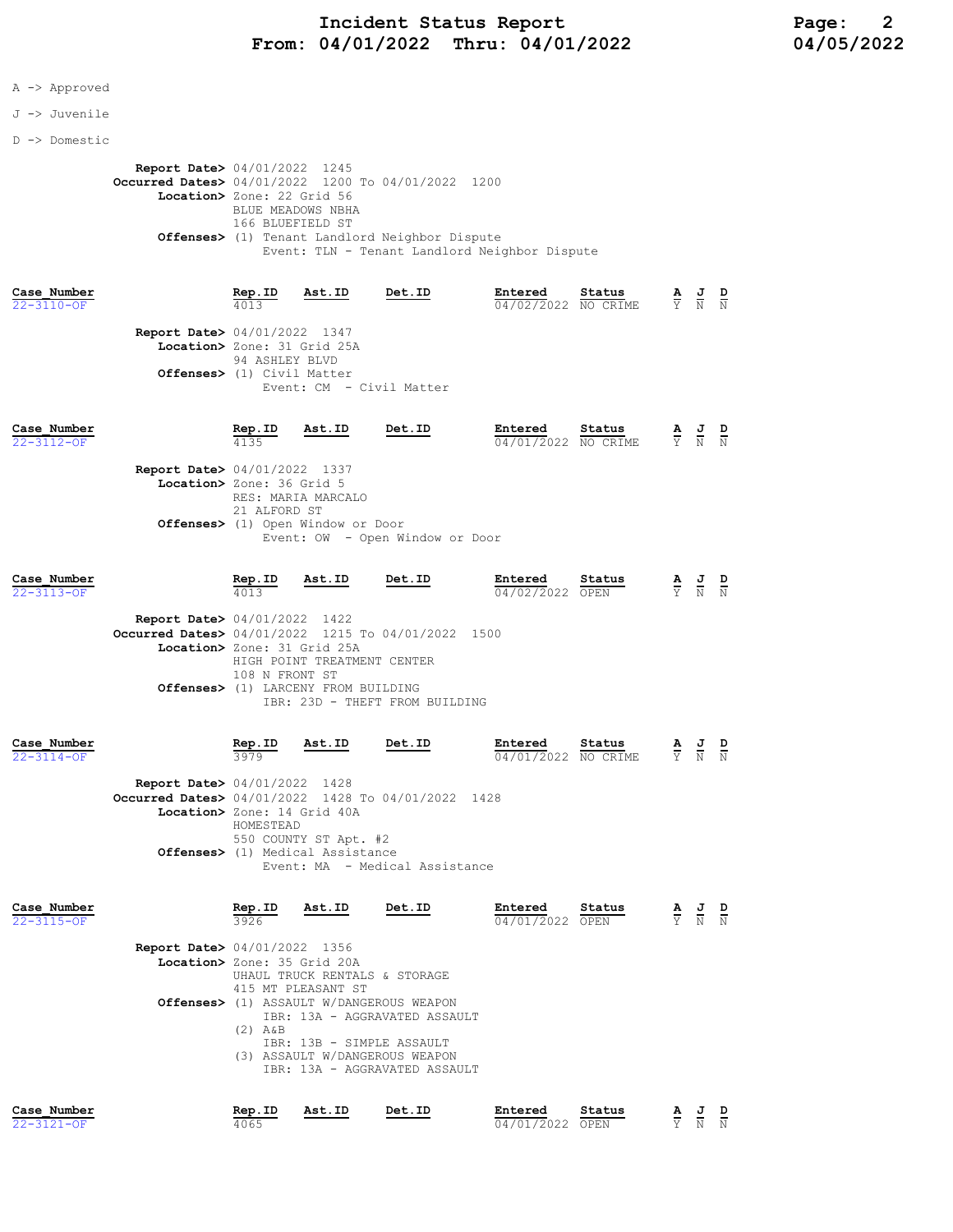## A -> Approved

J -> Juvenile

D -> Domestic

 Report Date> 04/01/2022 1720 Location> Zone: 11 Grid 39B 135 UNION ST Apt. #B Offenses> (1) DESTRUCTION OF PROPERTY -\$1200, MALICIOUS c266 §127 IBR: 290 - DESTRUCTION / DAMAGE / VANDALI

| Case Number<br>22-3122-OF |                                                                      | Rep.ID<br>4016  | Ast.ID<br>4100 | Det.ID                                                                                   | Entered<br>04/01/2022 OPEN | Status | A<br>Y | 프<br>N | ₽<br>N |
|---------------------------|----------------------------------------------------------------------|-----------------|----------------|------------------------------------------------------------------------------------------|----------------------------|--------|--------|--------|--------|
|                           | <b>Report Date&gt;</b> 04/01/2022 1732<br>Location> Zone: 21 Grid 53 | RES: MARIA DIAS |                |                                                                                          |                            |        |        |        |        |
|                           | Offenses> $(1)$ A&B                                                  | 96 ACUSHNET AVE |                | IBR: 13B - SIMPLE ASSAULT<br>(2) ASSAULT W/DANGEROUS WEAPON<br>TBR: 13B - SIMPLE ASSAULT |                            |        |        |        |        |
| Case Number               |                                                                      | Rep.ID          | Ast.ID         | Det.ID                                                                                   | Entered                    | Status | A      | J      | D      |

| 22-3124-OF | 4028                                                         | 04/01/2022 OPEN |  | Y N N |  |
|------------|--------------------------------------------------------------|-----------------|--|-------|--|
|            | <b>Report Date&gt;</b> 04/01/2022 1533                       |                 |  |       |  |
|            | <b>Occurred Dates&gt;</b> 02/22/2022 1600 To 03/19/2022 1600 |                 |  |       |  |
|            | Location> Zone: 31 Grid 18                                   |                 |  |       |  |
|            | ANNS BEAUTY SHOPPE                                           |                 |  |       |  |
|            | 1534 ACUSHNET AVE                                            |                 |  |       |  |
|            | Offenses> (1) LARCENY OVER \$1200 BY FALSE PRETENSE          |                 |  |       |  |
|            | TBR: 90Z - ALL OTHER OFFENSES                                |                 |  |       |  |
|            | (2) LARCENY OVER \$1200 BY FALSE PRETENSE                    |                 |  |       |  |
|            | IBR: 90Z - ALL OTHER OFFENSES                                |                 |  |       |  |
|            | (3) THREAT TO COMMIT CRIME                                   |                 |  |       |  |
|            | IBR: 13C - INTIMIDATION                                      |                 |  |       |  |
|            | WITNESS/JUROR/POLICE/COURT OFFICIAL, INTIMIDATE<br>(4)       |                 |  |       |  |
|            | TBR: 13C - INTIMIDATION                                      |                 |  |       |  |
|            | (5) LARCENY OVER \$1200 BY FALSE PRETENSE                    |                 |  |       |  |
|            | IBR: 90Z - ALL OTHER OFFENSES                                |                 |  |       |  |

| Case Number<br>$22 - 3126 - OF$ |                                                                      | Rep.ID<br>4029 | Ast.ID                                                                                   | Det.ID | Entered<br>04/01/2022 | Status<br>OPEN     | A<br>$\overline{Y}$ | J<br>N        | D<br>N |
|---------------------------------|----------------------------------------------------------------------|----------------|------------------------------------------------------------------------------------------|--------|-----------------------|--------------------|---------------------|---------------|--------|
|                                 | <b>Report Date&gt; 04/01/2022 2050</b><br>Location> Zone: 33 Grid 14 |                | 10 BAYLIES ST Apt. #2<br>Offenses> (1) THREAT TO COMMIT CRIME<br>IBR: 13C - INTIMIDATION |        |                       |                    |                     |               |        |
| Case Number<br>$22 - 3128 - 0F$ |                                                                      | Rep.ID<br>4100 | Ast.ID<br>4016                                                                           | Det.ID | Entered<br>04/01/2022 | Status<br>NO CRIME | А<br>$\overline{Y}$ | $\frac{J}{N}$ | D<br>N |

| <b>Report Date&gt; 04/01/2022 2246</b>                       |
|--------------------------------------------------------------|
| <b>Occurred Dates&gt;</b> 04/01/2022 2240 To 04/01/2022 2245 |
| Location> Zone: 21 Grid 53                                   |
| HONEY DEW                                                    |
| 113 CONWAY ST                                                |
| Offenses> (1) Open Window or Door                            |

Event: OW - Open Window or Door

Totals

| Open Incident Cases: 8        |
|-------------------------------|
| Open Arrest Cases: 0          |
| Closed Incident Cases: 0      |
| Closed Arrest Cases: 0        |
| Incidents Closed By Arrest: 0 |
| Suspended Cases: 0            |